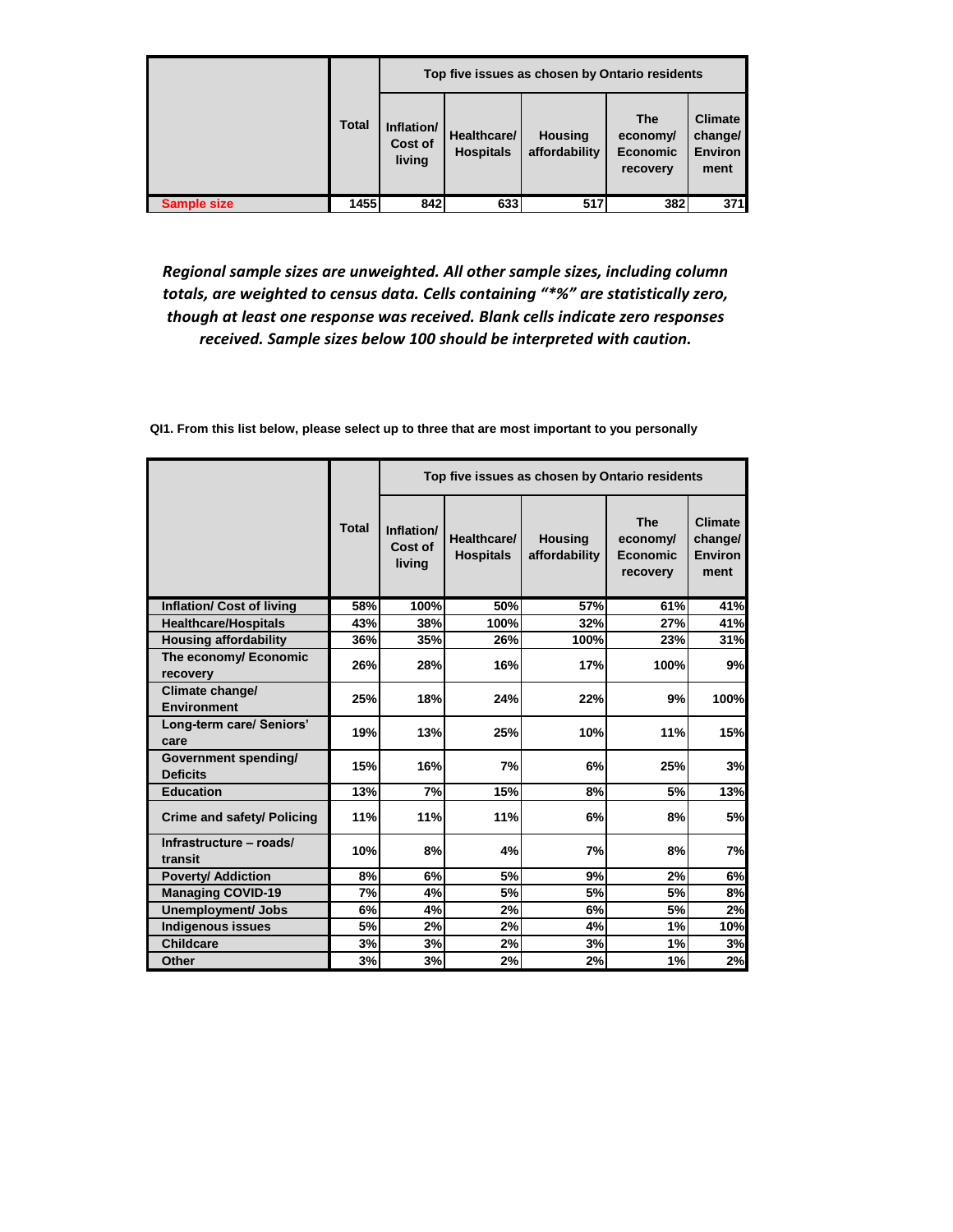**QV1. [Progressive Conservative Party of Ontario leader Doug Ford] How appealing do you find:**

|                                                |              | Top five issues as chosen by Ontario residents |                                 |                                 |                                                       |                                                     |  |  |
|------------------------------------------------|--------------|------------------------------------------------|---------------------------------|---------------------------------|-------------------------------------------------------|-----------------------------------------------------|--|--|
|                                                | <b>Total</b> | Inflation/<br>Cost of<br>living                | Healthcare/<br><b>Hospitals</b> | <b>Housing</b><br>affordability | <b>The</b><br>economy/<br><b>Economic</b><br>recovery | <b>Climate</b><br>change/<br><b>Environ</b><br>ment |  |  |
| Very appealing - really big<br>fan             | 9%           | 10%                                            | 8%                              | 7%                              | 19%                                                   | 2%                                                  |  |  |
| <b>Quite appealing</b>                         | 24%          | 28%                                            | 22%                             | 20%                             | 32%                                                   | 10%                                                 |  |  |
| Not very appealing                             | 24%          | 25%                                            | 22%                             | 24%                             | 31%                                                   | 21%                                                 |  |  |
| Not at all appealing - totally<br>turns me off | 40%          | 33%                                            | 46%                             | 45%                             | 16%                                                   | 65%                                                 |  |  |
| Don't know enough to say                       | 3%           | 3%                                             | 2%                              | 3%                              | 2%                                                    | 3%                                                  |  |  |
| Top2box                                        | 33%          | 38%                                            | 29%                             | 27%                             | 51%                                                   | 12%                                                 |  |  |
| Bottom2box                                     | 64%          | 59%                                            | 68%                             | 70%                             | 48%                                                   | 86%                                                 |  |  |

**QV1. [Ontario Liberal party leader Steven Del Duca] How appealing do you find:**

|                                                |              | Top five issues as chosen by Ontario residents |                                 |                                 |                                                       |                                                     |  |  |
|------------------------------------------------|--------------|------------------------------------------------|---------------------------------|---------------------------------|-------------------------------------------------------|-----------------------------------------------------|--|--|
|                                                | <b>Total</b> | Inflation/<br>Cost of<br>living                | Healthcare/<br><b>Hospitals</b> | <b>Housing</b><br>affordability | <b>The</b><br>economy/<br><b>Economic</b><br>recovery | <b>Climate</b><br>change/<br><b>Environ</b><br>ment |  |  |
| Very appealing - really big<br>fan             | 4%           | 2%                                             | 5%                              | 3%                              | 1%                                                    | 4%                                                  |  |  |
| <b>Quite appealing</b>                         | 18%          | 13%                                            | 20%                             | 20%                             | 7%                                                    | 28%                                                 |  |  |
| Not very appealing                             | 33%          | 32%                                            | 35%                             | 37%                             | 30%                                                   | 38%                                                 |  |  |
| Not at all appealing - totally<br>turns me off | 38%          | 44%                                            | 31%                             | 29%                             | 55%                                                   | 18%                                                 |  |  |
| Don't know enough to say                       | 8%           | 9%                                             | 9%                              | 10%                             | 7%                                                    | 12%                                                 |  |  |
| Top2box                                        | 21%          | 15%                                            | 25%                             | 23%                             | 8%                                                    | 32%                                                 |  |  |
| Bottom2box                                     | 70%          | 76%                                            | 66%                             | 67%                             | 85%                                                   | 56%                                                 |  |  |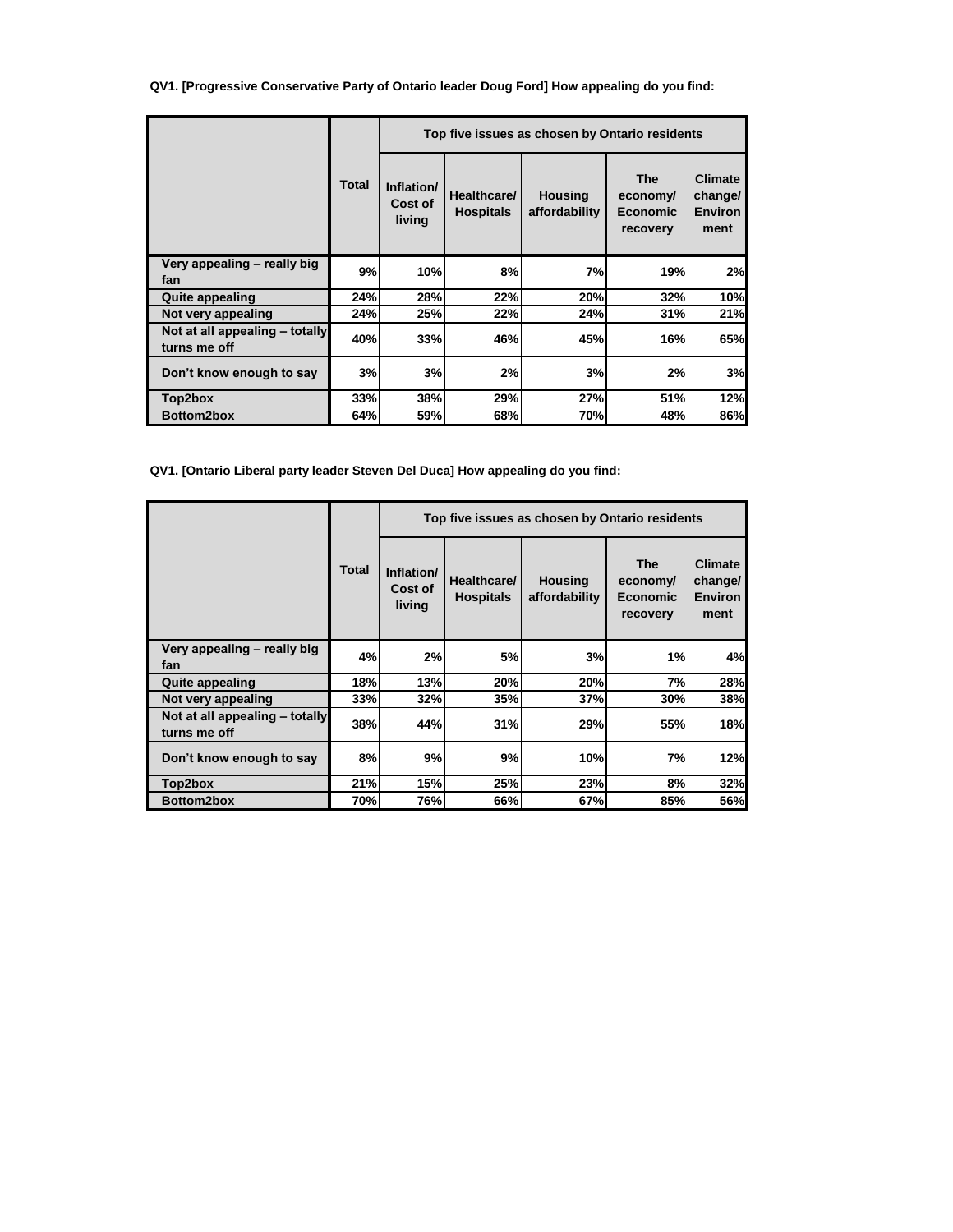**QV1. [Ontario New Democratic Party/NDP leader Andrea Horwath] How appealing do you find:**

|                                                |              | Top five issues as chosen by Ontario residents |                                 |                                 |                                                       |                                                     |  |  |
|------------------------------------------------|--------------|------------------------------------------------|---------------------------------|---------------------------------|-------------------------------------------------------|-----------------------------------------------------|--|--|
|                                                | <b>Total</b> | Inflation/<br>Cost of<br>living                | Healthcare/<br><b>Hospitals</b> | <b>Housing</b><br>affordability | <b>The</b><br>economy/<br><b>Economic</b><br>recovery | <b>Climate</b><br>change/<br><b>Environ</b><br>ment |  |  |
| Very appealing - really big<br>fan             | 7%           | 8%                                             | 8%                              | 8%                              | 2%                                                    | 11%                                                 |  |  |
| <b>Quite appealing</b>                         | 26%          | 22%                                            | 28%                             | 31%                             | 14%                                                   | 41%                                                 |  |  |
| Not very appealing                             | 27%          | 26%                                            | 32%                             | 29%                             | 26%                                                   | 28%                                                 |  |  |
| Not at all appealing - totally<br>turns me off | 34%          | 38%                                            | 28%                             | 26%                             | 54%                                                   | 14%                                                 |  |  |
| Don't know enough to say                       | 5%           | 6%                                             | 5%                              | 7%                              | 5%                                                    | 7%                                                  |  |  |
| Top2box                                        | 34%          | 30%                                            | 36%                             | 38%                             | 16%                                                   | 51%                                                 |  |  |
| Bottom2box                                     | 61%          | 64%                                            | 60%                             | <b>55%</b>                      | 79%                                                   | 42%                                                 |  |  |

**QV1. [Green Party of Ontario leader Mike Schreiner] How appealing do you find:**

|                                                |       | Top five issues as chosen by Ontario residents |                                 |                                 |                                                       |                                                     |  |  |
|------------------------------------------------|-------|------------------------------------------------|---------------------------------|---------------------------------|-------------------------------------------------------|-----------------------------------------------------|--|--|
|                                                | Total | Inflation/<br>Cost of<br>living                | Healthcare/<br><b>Hospitals</b> | <b>Housing</b><br>affordability | <b>The</b><br>economy/<br><b>Economic</b><br>recovery | <b>Climate</b><br>change/<br><b>Environ</b><br>ment |  |  |
| Very appealing - really big<br>fan             | 7%    | 4%                                             | 9%                              | 8%                              | 2%                                                    | 15%                                                 |  |  |
| <b>Quite appealing</b>                         | 23%   | 22%                                            | 28%                             | 23%                             | 12%                                                   | 34%                                                 |  |  |
| Not very appealing                             | 26%   | 27%                                            | 27%                             | 27%                             | 29%                                                   | 18%                                                 |  |  |
| Not at all appealing - totally<br>turns me off | 19%   | 23%                                            | 13%                             | 15%                             | 30%                                                   | 4%                                                  |  |  |
| Don't know enough to say                       | 25%   | 25%                                            | 23%                             | 27%                             | 26%                                                   | 29%                                                 |  |  |
| Top2box                                        | 30%   | 25%                                            | 37%                             | 32%                             | 14%                                                   | 49%                                                 |  |  |
| Bottom2box                                     | 45%   | 49%                                            | 39%                             | 41%                             | 59%                                                   | 22%                                                 |  |  |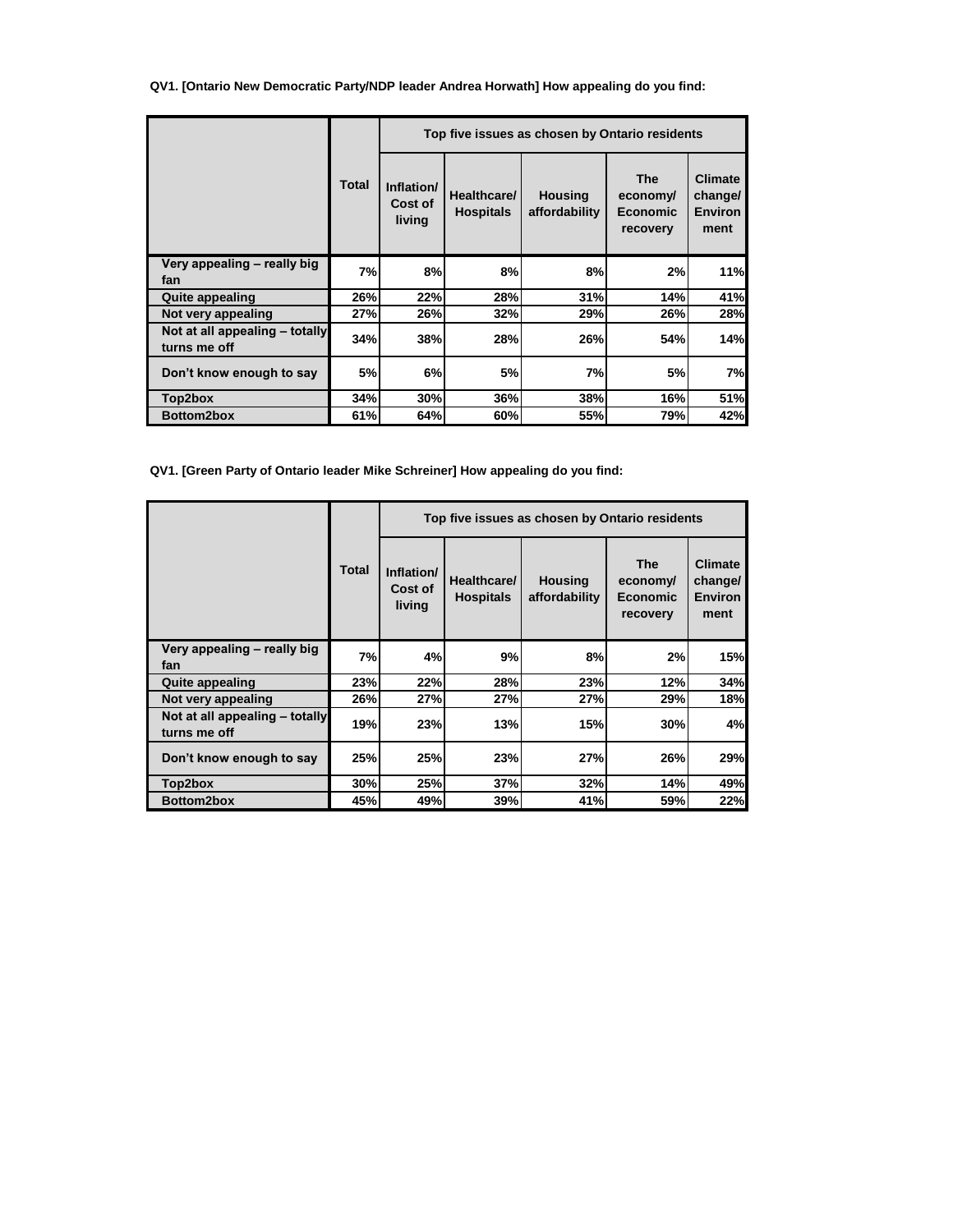**QV2. Based on how you feel right now, which party's candidate in your own constituency will you be most likely to support in this upcoming Ontario election?**

|                                 |              | Top five issues as chosen by Ontario residents |                                 |                                 |                                                       |                                                     |  |  |
|---------------------------------|--------------|------------------------------------------------|---------------------------------|---------------------------------|-------------------------------------------------------|-----------------------------------------------------|--|--|
|                                 | <b>Total</b> | Inflation/<br>Cost of<br>living                | Healthcare/<br><b>Hospitals</b> | <b>Housing</b><br>affordability | <b>The</b><br>economy/<br><b>Economic</b><br>recovery | <b>Climate</b><br>change/<br><b>Environ</b><br>ment |  |  |
| <b>Progressive Conservative</b> | 32%          | 36%                                            | 29%                             | 24%                             | 55%                                                   | 8%                                                  |  |  |
| Liberal                         | 23%          | 19%                                            | 30%                             | 25%                             | 10%                                                   | 35%                                                 |  |  |
| <b>New Democratic Party/NDP</b> | 20%          | 18%                                            | 19%                             | 23%                             | 9%                                                    | 33%                                                 |  |  |
| <b>Green Party</b>              | 6%           | 4%                                             | 6%                              | 6%                              | 2%                                                    | 11%                                                 |  |  |
| Another party                   | 4%           | 6%                                             | 2%                              | 3%                              | 7%                                                    | $*$ %                                               |  |  |
| <b>Undecided/Not sure</b>       | 13%          | 14%l                                           | 11%                             | 16%                             | 16%                                                   | 12%                                                 |  |  |
| Rather not say                  | 2%           | 3%                                             | 2%                              | 3%                              | 2%                                                    | 1%                                                  |  |  |

**QV3. A lot of people haven't made up their minds yet. Is there any party you are leaning towards?**

| Base = Undecided/ not sure      | <b>189</b>   | <b>116</b>                                     | 70                              | 84                              | 62                                                    | 46                                                  |  |  |
|---------------------------------|--------------|------------------------------------------------|---------------------------------|---------------------------------|-------------------------------------------------------|-----------------------------------------------------|--|--|
|                                 |              | Top five issues as chosen by Ontario residents |                                 |                                 |                                                       |                                                     |  |  |
|                                 | <b>Total</b> | Inflation/<br>Cost of<br>living                | Healthcare/<br><b>Hospitals</b> | <b>Housing</b><br>affordability | <b>The</b><br>economy/<br><b>Economic</b><br>recovery | <b>Climate</b><br>change/<br><b>Environ</b><br>ment |  |  |
| <b>Progressive Conservative</b> | 20%          | 25%                                            | 18%                             | 18%                             | 27%                                                   | 17%                                                 |  |  |
| Liberal                         | 11%          | 8%                                             | 19%                             | 10%                             | 11%                                                   | 14%                                                 |  |  |
| <b>New Democratic Party/NDP</b> | 12%          | 12%                                            | 10%                             | 11%                             | 13%                                                   | 24%                                                 |  |  |
| <b>Green Party</b>              | 6%           | 4%                                             | 9%                              | 5%                              | 4%                                                    | 10%                                                 |  |  |
| <b>Another party</b>            | 1%           | 2%                                             | 2%                              | 3%                              |                                                       |                                                     |  |  |
| <b>Undecided/Not sure</b>       | 49%          | 47%                                            | 41%                             | 50%                             | 46%                                                   | 33%                                                 |  |  |
| Rather not say                  | 2%           | 2%                                             | 1%                              | 3%                              |                                                       | 2%                                                  |  |  |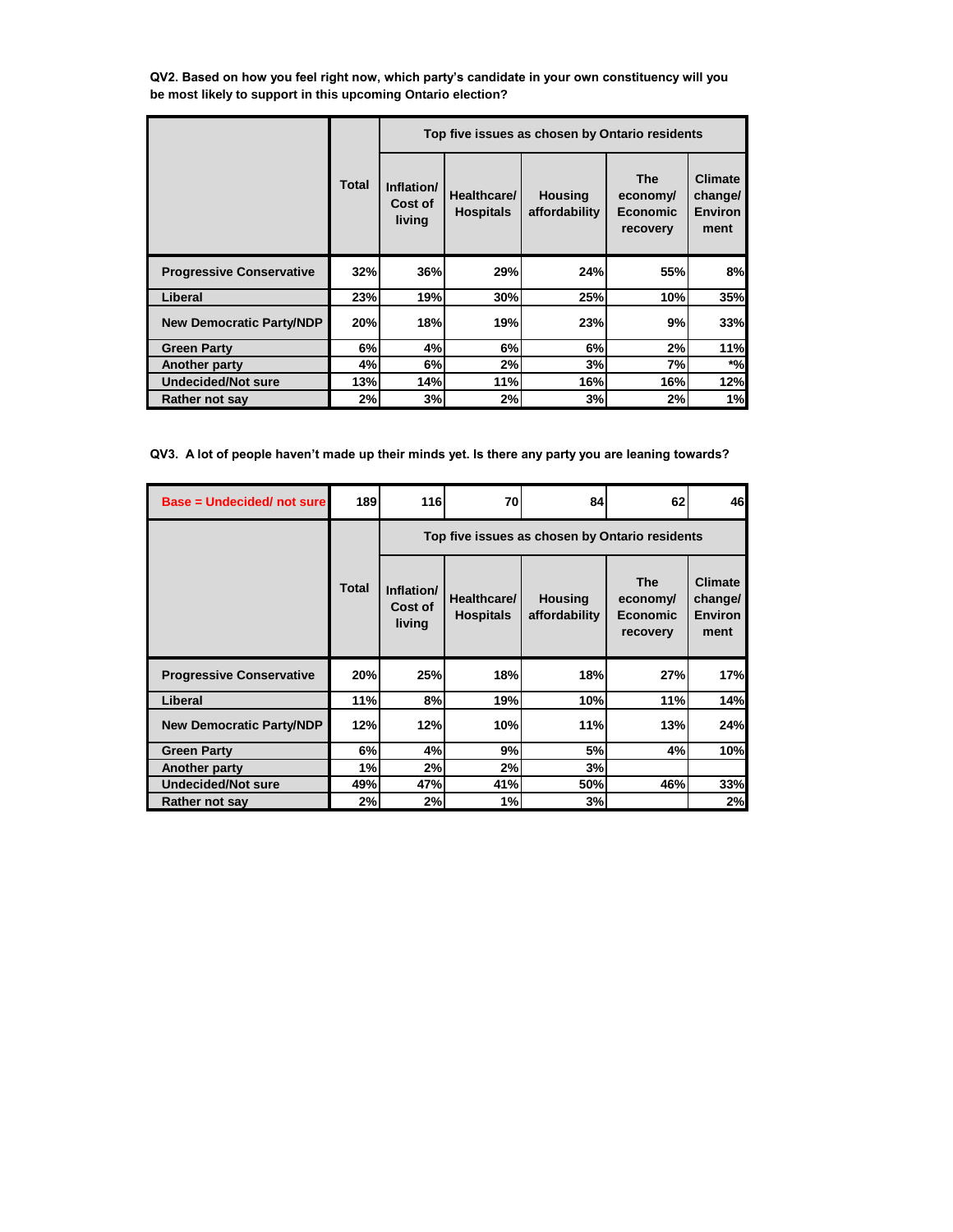## **QV2+QV3. Most likely to support + Leaners**

| $Base = All$                    | 1455         | 842                                            | 633                             | 517                             | 382                                                   | 371                                                 |  |  |
|---------------------------------|--------------|------------------------------------------------|---------------------------------|---------------------------------|-------------------------------------------------------|-----------------------------------------------------|--|--|
|                                 |              | Top five issues as chosen by Ontario residents |                                 |                                 |                                                       |                                                     |  |  |
|                                 | <b>Total</b> | Inflation/<br>Cost of<br>living                | Healthcare/<br><b>Hospitals</b> | <b>Housing</b><br>affordability | <b>The</b><br>economy/<br><b>Economic</b><br>recovery | <b>Climate</b><br>change/<br><b>Environ</b><br>ment |  |  |
| <b>Progressive Conservative</b> | 35%          | 40%                                            | 31%                             | 27%                             | 59%                                                   | 10%                                                 |  |  |
| Liberal                         | 24%          | 20%                                            | 32%                             | 27%                             | 12%                                                   | 36%                                                 |  |  |
| <b>New Democratic Party/NDP</b> | 22%          | 20%                                            | 20%                             | 25%                             | 11%                                                   | 36%                                                 |  |  |
| <b>Green Party</b>              | 6%           | 5%                                             | 7%                              | 6%                              | 3%                                                    | 12%                                                 |  |  |
| Another party                   | 5%           | 6%                                             | 2%                              | 4%                              | 7%                                                    | $*$ %                                               |  |  |
| <b>Undecided/Not sure</b>       | 6%           | 6%                                             | 5%                              | 8%                              | 7%                                                    | 4%                                                  |  |  |
| Rather not say                  | 2%           | 3%                                             | 2%                              | 3%                              | 2%                                                    | 1%                                                  |  |  |

## **QV2+QV3. (Most likely to support + Leaners (Decided voters)**

| <b>Base = Decided voters</b>    | 1331         | <b>763</b>                                     | 589                             | 459                             | 347                                                   | 351                                                 |  |  |
|---------------------------------|--------------|------------------------------------------------|---------------------------------|---------------------------------|-------------------------------------------------------|-----------------------------------------------------|--|--|
|                                 |              | Top five issues as chosen by Ontario residents |                                 |                                 |                                                       |                                                     |  |  |
|                                 | <b>Total</b> | Inflation/<br>Cost of<br>living                | Healthcare/<br><b>Hospitals</b> | <b>Housing</b><br>affordability | <b>The</b><br>economy/<br><b>Economic</b><br>recovery | <b>Climate</b><br>change/<br><b>Environ</b><br>ment |  |  |
| <b>Progressive Conservative</b> | 38%          | 44%                                            | 34%                             | 31%                             | 65%                                                   | 11%                                                 |  |  |
| Liberal                         | 26%          | 22%                                            | 35%                             | 30%                             | 13%                                                   | 38%                                                 |  |  |
| <b>New Democratic Party/NDP</b> | 24%          | 22%                                            | 21%                             | 28%                             | 12%                                                   | 38%                                                 |  |  |
| <b>Green Party</b>              | 7%           | 5%                                             | 8%                              | 7%                              | 3%                                                    | 13%                                                 |  |  |
| Another party                   | 5%           | 7%                                             | 2%                              | 4%                              | 7%                                                    | $*_{\%}$                                            |  |  |
| -Ontario Party                  | 1%           | 1%                                             | $*_{\%}$                        | 1%                              | 2%                                                    |                                                     |  |  |
| -New Blue                       | 2%           | 3%                                             | 1%                              | 2%                              | 4%                                                    | $*_{\%}$                                            |  |  |
| -Libertarian                    | $*_{\%}$     | $*$ %                                          |                                 |                                 | 1%                                                    |                                                     |  |  |
| -Independent                    | $*$ %        | 1%                                             | $*$ %                           | 1%                              | $*$ %                                                 |                                                     |  |  |
| -Other                          | $*$ %        | 1%                                             | $^{\ast}$ %                     | $^*%$                           |                                                       |                                                     |  |  |

**QV8. And thinking of the party you are currently supporting, would you say you:**

| <b>Base = Decided voters</b>                     | 1331         | 763                             | 589                                            | 459                             | 347                                                   | 351                                                 |  |  |
|--------------------------------------------------|--------------|---------------------------------|------------------------------------------------|---------------------------------|-------------------------------------------------------|-----------------------------------------------------|--|--|
|                                                  |              |                                 | Top five issues as chosen by Ontario residents |                                 |                                                       |                                                     |  |  |
|                                                  | <b>Total</b> | Inflation/<br>Cost of<br>living | Healthcare/<br><b>Hospitals</b>                | <b>Housing</b><br>affordability | <b>The</b><br>economy/<br><b>Economic</b><br>recovery | <b>Climate</b><br>change/<br><b>Environ</b><br>ment |  |  |
| Really like that party and<br>what it stands for | 47%          | 46%                             | 48%                                            | 45%                             | 42%                                                   | 50%                                                 |  |  |
| Dislike the other options<br>more                | 53%          | 54%                             | 52%                                            | 55%                             | 58%                                                   | 50%                                                 |  |  |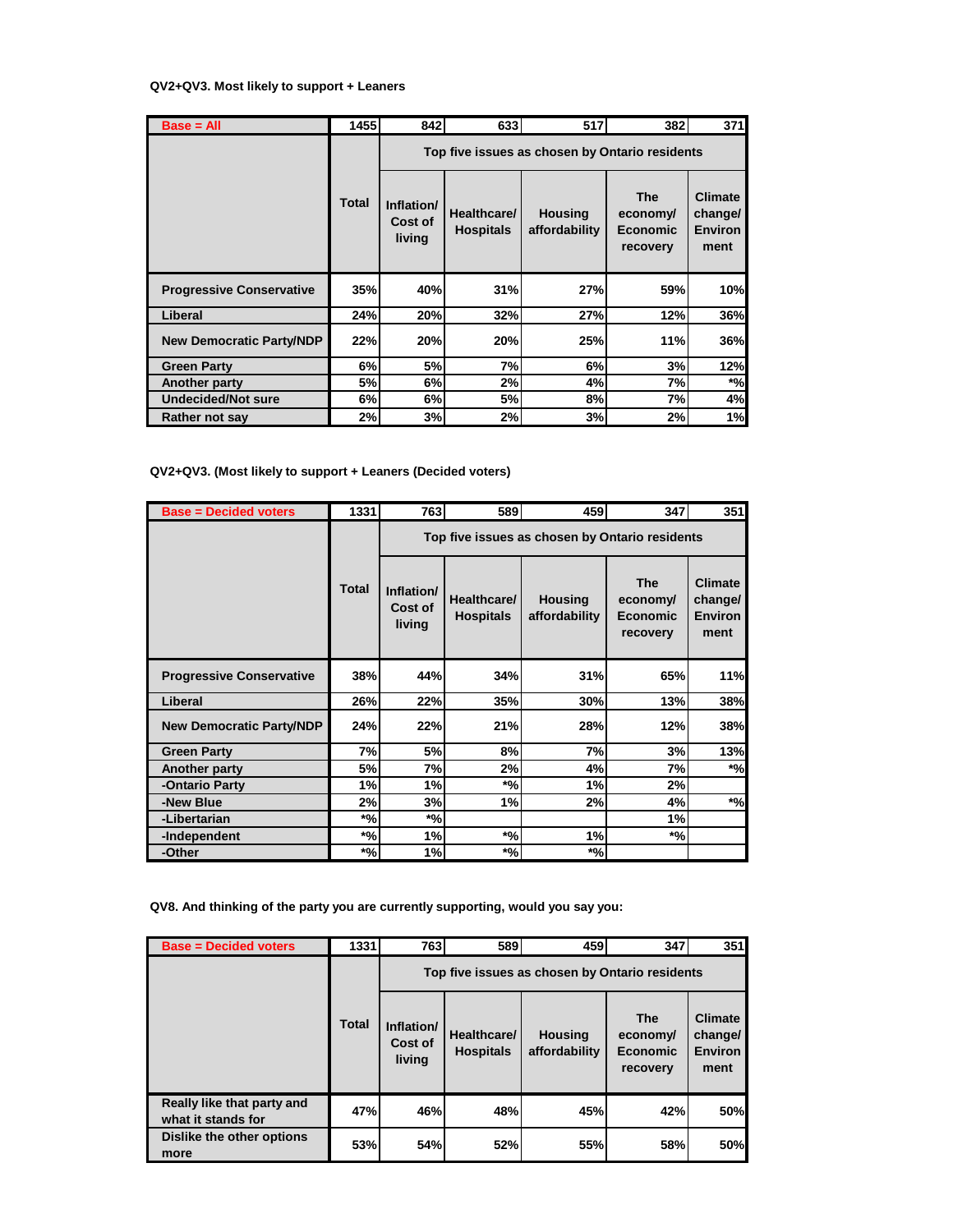**QL1. [Progressive Conservative Party of Ontario leader Doug Ford] Since the election was officially called early this month, would you say your opinion of each of the following has improved, stayed the same, or worsened?**

| $Base = All$           | 1455         | 842                                            | 633                             | 517                             | 382                                            | 371                                                 |
|------------------------|--------------|------------------------------------------------|---------------------------------|---------------------------------|------------------------------------------------|-----------------------------------------------------|
|                        |              | Top five issues as chosen by Ontario residents |                                 |                                 |                                                |                                                     |
|                        | <b>Total</b> | Inflation/<br>Cost of<br>living                | Healthcare/<br><b>Hospitals</b> | <b>Housing</b><br>affordability | <b>The</b><br>economy/<br>Economic<br>recovery | <b>Climate</b><br>change/<br><b>Environ</b><br>ment |
| <b>Improved</b>        | 13%          | 14%                                            | 10%                             | 10%                             | 21%                                            | 5%                                                  |
| <b>Stayed the Same</b> | 56%          | 59%                                            | 56%                             | 58%                             | 64%                                            | 51%                                                 |
| Worsened               | 31%          | 27%                                            | 35%                             | 32%                             | 16%                                            | 44%                                                 |

**QL1. [Ontario Liberal Party leader Steven Del Duca] Since the election was officially called early this month, would you say your opinion of each of the following has improved, stayed the same, or worsened?**

|                        |              |                                 |                                 | Top five issues as chosen by Ontario residents |                                                       |                                                     |
|------------------------|--------------|---------------------------------|---------------------------------|------------------------------------------------|-------------------------------------------------------|-----------------------------------------------------|
|                        | <b>Total</b> | Inflation/<br>Cost of<br>living | Healthcare/<br><b>Hospitals</b> | <b>Housing</b><br>affordability                | <b>The</b><br>economy/<br><b>Economic</b><br>recovery | <b>Climate</b><br>change/<br><b>Environ</b><br>ment |
| <b>Improved</b>        | <b>18%</b>   | 12%                             | 22%                             | 19%                                            | 7%                                                    | 30%                                                 |
| <b>Stayed the Same</b> | 49%          | 49%                             | 48%                             | 54%                                            | 46%                                                   | 54%                                                 |
| Worsened               | 33%          | 39%                             | 29%                             | 27%                                            | 47%                                                   | 16%                                                 |

**QL1. [Ontario New Democratic Party/NDP leader Andrea Horwath] Since the election was officially called early this month, would you say your opinion of each of the following has improved, stayed the same, or worsened?**

|                        |              |                                 |                                 | Top five issues as chosen by Ontario residents |                                                       |                                                     |
|------------------------|--------------|---------------------------------|---------------------------------|------------------------------------------------|-------------------------------------------------------|-----------------------------------------------------|
|                        | <b>Total</b> | Inflation/<br>Cost of<br>living | Healthcare/<br><b>Hospitals</b> | <b>Housing</b><br>affordability                | <b>The</b><br>economy/<br><b>Economic</b><br>recovery | <b>Climate</b><br>change/<br><b>Environ</b><br>ment |
| <b>Improved</b>        | 13%          | 11%                             | 13%                             | 14%                                            | 6%                                                    | 17%                                                 |
| <b>Stayed the Same</b> | 62%          | 61%                             | 64%                             | 68%                                            | <b>56%</b>                                            | 72%                                                 |
| Worsened               | 26%          | 28%                             | 23%                             | 18%                                            | 38%                                                   | 11%                                                 |

**QL1. [Green Party of Ontario leader Mike Schreiner] Since the election was officially called early this month, would you say your opinion of each of the following has improved, stayed the same, or worsened?**

|                        |              |                                 |                                 | Top five issues as chosen by Ontario residents |                                                       |                                                     |
|------------------------|--------------|---------------------------------|---------------------------------|------------------------------------------------|-------------------------------------------------------|-----------------------------------------------------|
|                        | <b>Total</b> | Inflation/<br>Cost of<br>living | Healthcare/<br><b>Hospitals</b> | <b>Housing</b><br>affordability                | <b>The</b><br>economy/<br><b>Economic</b><br>recovery | <b>Climate</b><br>change/<br><b>Environ</b><br>ment |
| <b>Improved</b>        | 24%          | 20%                             | 31%                             | 25%                                            | <b>15%</b>                                            | 38%                                                 |
| <b>Stayed the Same</b> | 62%          | 65%                             | 59%                             | 65%                                            | 62%                                                   | 59%                                                 |
| Worsened               | 14%          | 16%                             | 10%                             | 10%                                            | 23%                                                   | 3%                                                  |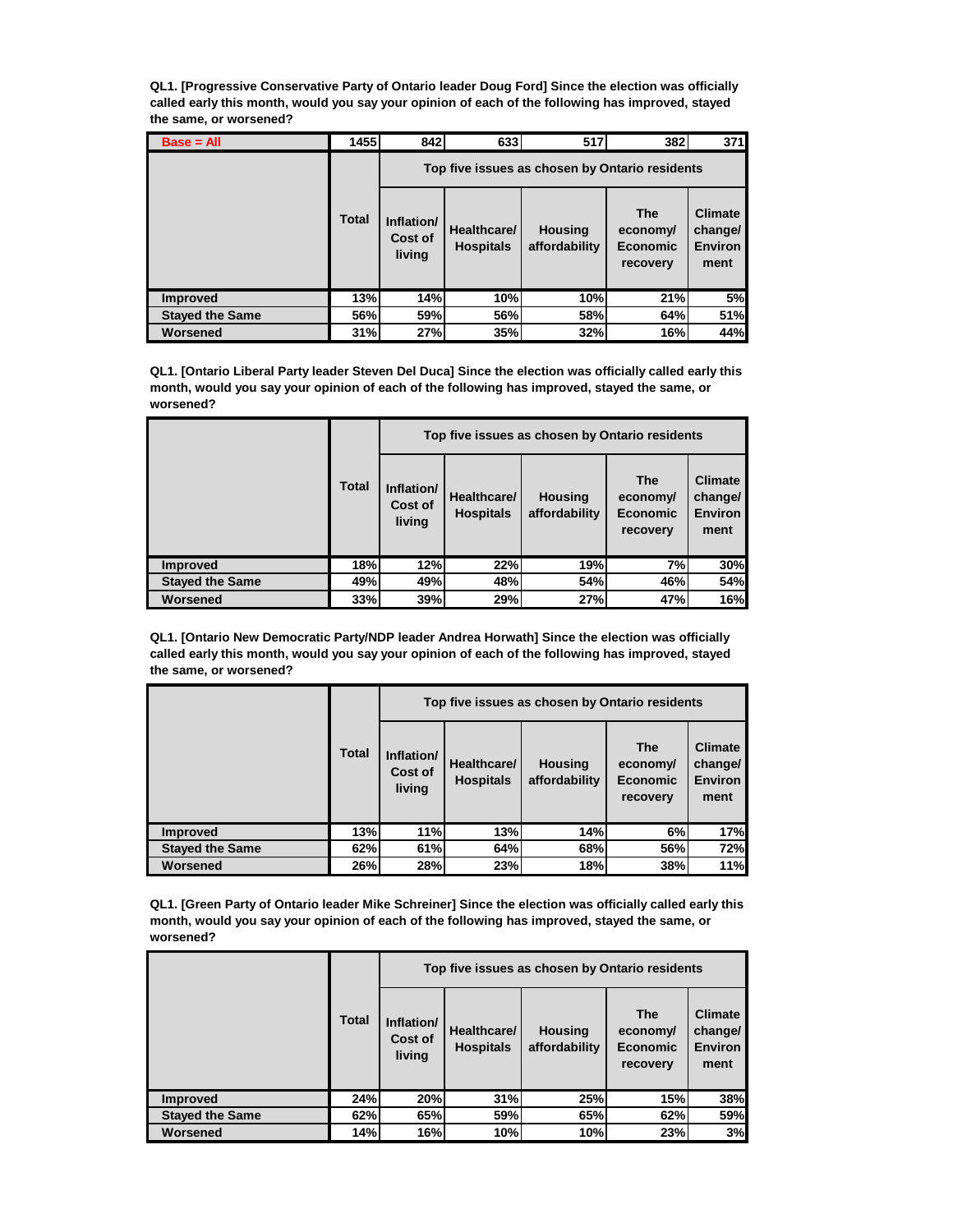**QL2. And setting aside your party preference for a moment, which of the main political party leaders do you think would be the best Premier of Ontario?**

|                        |              | Top five issues as chosen by Ontario residents |                                 |                                 |                                                |                                                     |  |
|------------------------|--------------|------------------------------------------------|---------------------------------|---------------------------------|------------------------------------------------|-----------------------------------------------------|--|
|                        | <b>Total</b> | Inflation/<br>Cost of<br>living                | Healthcare/<br><b>Hospitals</b> | <b>Housing</b><br>affordability | <b>The</b><br>economy/<br>Economic<br>recovery | <b>Climate</b><br>change/<br><b>Environ</b><br>ment |  |
| Doug Ford              | 35%          | 40%                                            | 30%                             | 27%                             | 57%                                            | 12%                                                 |  |
| <b>Steven Del Duca</b> | 12%          | 8%                                             | 15%                             | 14%                             | 7%                                             | 18%                                                 |  |
| <b>Andrea Horwath</b>  | 21%          | 19%                                            | 23%                             | 21%                             | 10%                                            | 32%                                                 |  |
| <b>Mike Schreiner</b>  | 12%          | 10%                                            | 13%                             | 14%                             | 8%                                             | 20%                                                 |  |
| Not sure               | 20%          | 22%                                            | 18%                             | 24%                             | 19%                                            | 18%                                                 |  |

**QL4. Thinking specifically about creating new jobs for Ontarians, which of the following leaders do you think is best suited to handle this?**

|                                                                                       |              |                                 |                                 | Top five issues as chosen by Ontario residents |                                                       |                                                     |
|---------------------------------------------------------------------------------------|--------------|---------------------------------|---------------------------------|------------------------------------------------|-------------------------------------------------------|-----------------------------------------------------|
|                                                                                       | <b>Total</b> | Inflation/<br>Cost of<br>living | Healthcare/<br><b>Hospitals</b> | <b>Housing</b><br>affordability                | <b>The</b><br>economy/<br><b>Economic</b><br>recovery | <b>Climate</b><br>change/<br><b>Environ</b><br>ment |
| <b>Progressive Conservative</b><br><b>Party of Ontario leader</b><br><b>Doug Ford</b> | 38%          | 43%                             | 34%                             | 29%                                            | 61%                                                   | 14%                                                 |
| <b>Ontario Liberal party leader</b><br><b>Steven Del Duca</b>                         | 16%          | 11%                             | 21%                             | 16%                                            | 6%                                                    | 24%                                                 |
| <b>Ontario New Democratic</b><br>Party/NDP leader Andrea<br><b>Horwath</b>            | 18%          | 18%                             | 18%                             | 22%                                            | 10%                                                   | 29%                                                 |
| <b>Green Party of Ontario</b><br>leader Mike Schreiner                                | 3%           | 3%                              | 4%                              | 5%                                             | 1%                                                    | 4%                                                  |
| Not sure/Can't say/Another<br>party/None                                              | 25%          | 26%                             | 23%                             | 27%                                            | 22%                                                   | 29%                                                 |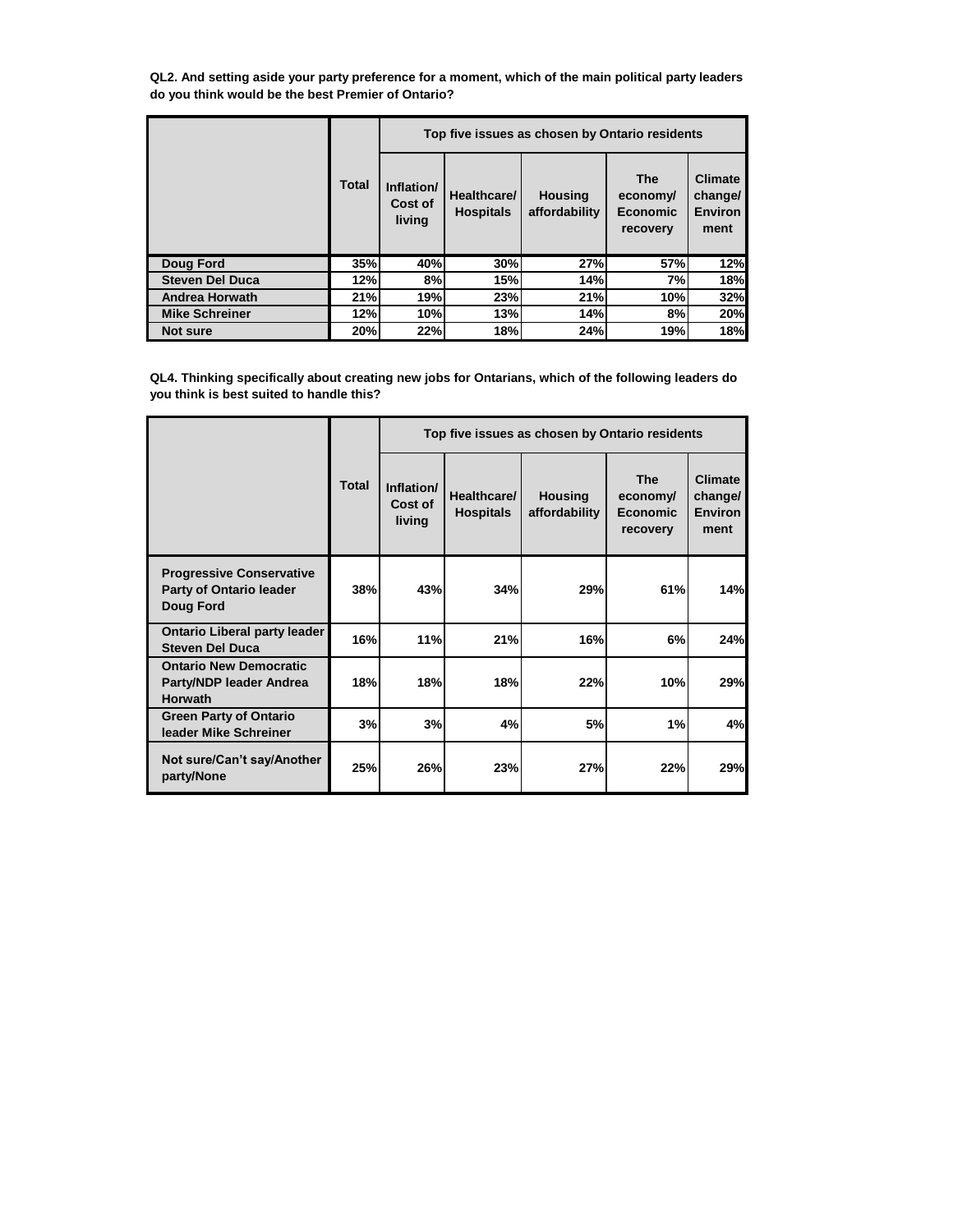**QL5. And what about making your life more affordable, which of the following leaders do you think is best suited to handle this?**

|                                                                                       |              |                                 |                                 | Top five issues as chosen by Ontario residents |                                                       |                                                     |
|---------------------------------------------------------------------------------------|--------------|---------------------------------|---------------------------------|------------------------------------------------|-------------------------------------------------------|-----------------------------------------------------|
|                                                                                       | <b>Total</b> | Inflation/<br>Cost of<br>living | Healthcare/<br><b>Hospitals</b> | <b>Housing</b><br>affordability                | <b>The</b><br>economy/<br><b>Economic</b><br>recovery | <b>Climate</b><br>change/<br><b>Environ</b><br>ment |
| <b>Progressive Conservative</b><br><b>Party of Ontario leader</b><br><b>Doug Ford</b> | 30%          | 33%                             | 24%                             | 21%                                            | 50%                                                   | 12%                                                 |
| <b>Ontario Liberal party leader</b><br><b>Steven Del Duca</b>                         | 14%          | 12%                             | 18%                             | 12%                                            | 12%                                                   | 19%                                                 |
| <b>Ontario New Democratic</b><br>Party/NDP leader Andrea<br><b>Horwath</b>            | 26%          | 25%                             | 27%                             | 32%                                            | 12%                                                   | 39%                                                 |
| <b>Green Party of Ontario</b><br>leader Mike Schreiner                                | 4%           | 3%                              | 4%                              | 6%                                             | 2%                                                    | 6%                                                  |
| Not sure/Can't say/Another<br>party/None                                              | 26%          | 27%                             | 27%                             | 28%                                            | 24%                                                   | 24%                                                 |

**QL6. Finally, what about for improving Ontario's healthcare system, which of the following leaders do you think is best suited to handle this?**

|                                                                                |              |                                 |                                 | Top five issues as chosen by Ontario residents |                                                       |                                                     |
|--------------------------------------------------------------------------------|--------------|---------------------------------|---------------------------------|------------------------------------------------|-------------------------------------------------------|-----------------------------------------------------|
|                                                                                | <b>Total</b> | Inflation/<br>Cost of<br>living | Healthcare/<br><b>Hospitals</b> | <b>Housing</b><br>affordability                | <b>The</b><br>economy/<br><b>Economic</b><br>recovery | <b>Climate</b><br>change/<br><b>Environ</b><br>ment |
| <b>Progressive Conservative</b><br><b>Party of Ontario leader</b><br>Doug Ford | 21%          | 23%                             | 18%                             | <b>15%</b>                                     | 34%                                                   | <b>5%</b>                                           |
| <b>Ontario Liberal party leader</b><br><b>Steven Del Duca</b>                  | 15%          | 12%                             | 18%                             | 16%                                            | 10%                                                   | 21%                                                 |
| <b>Ontario New Democratic</b><br>Party/NDP leader Andrea<br><b>Horwath</b>     | 35%          | 31%                             | 38%                             | 37%                                            | 23%                                                   | 53%                                                 |
| <b>Green Party of Ontario</b><br>leader Mike Schreiner                         | 4%           | 3%                              | 4%                              | 5%                                             | 3%                                                    | 5%                                                  |
| Not sure/Can't say/Another<br>party/None                                       | 25%          | 31%                             | 22%                             | 26%                                            | 29%                                                   | 17%                                                 |